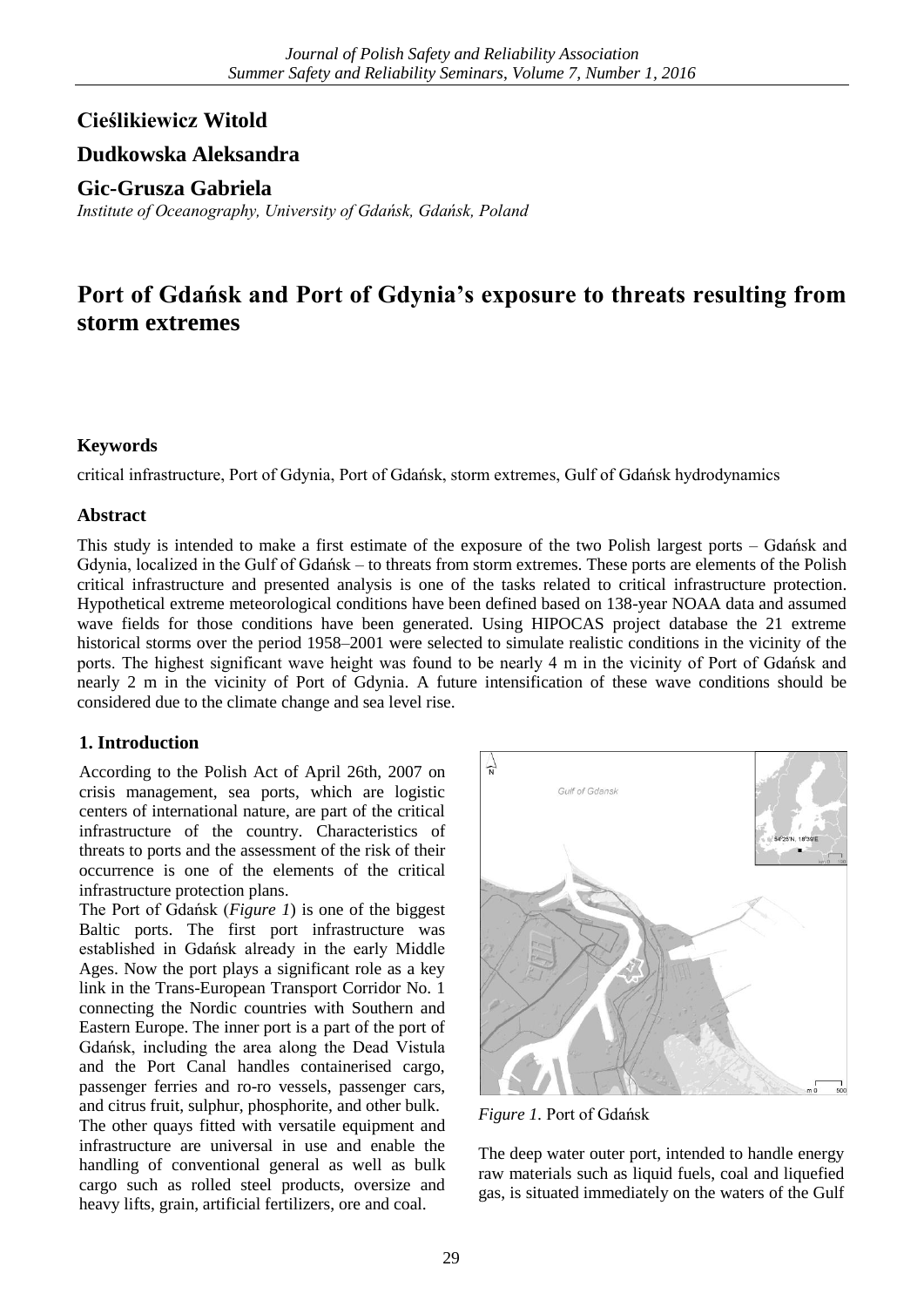of Gdańsk, along the piers ranging 220 to 765 m in length. It can accommodate the largest vessels navigating the Baltic Sea. The fairway is 17 m deep. The area of port is 653 hectares of land and 412.56 hectares of water bodies<sup>1</sup>. Currently the outer port is being extended. A new deep-water container quay is under construction.

The Port of Gdynia (*Figure 2*), which was built in the twenties of the previous century, handles mainly general cargo, transported in containers and a ro-ro system, regular short sea shipping lines and ferry connections. The Port of Gdynia is an important link in the Corridor VI of the Trans-European Transport Network.



*Figure 2*. Port of Gdynia

There are two modern container terminals and bulk terminals located in the Western Port of the Port of Gdynia. The Port of Gdynia, which is protected by the Hel Peninsula, has very favourable navigation conditions. There is a 2.5 km long outer breakwater and a 150 m wide and 14 m deep entrance to the port. The quays at the Port of Gdynia are 17,700 meters long, of which over 11,000 are used for handling operations. The total area of the port is 755.4 hectares, including the land area of 508 hectares<sup>2</sup>.

The analysis of threats to ports should be focused on the extreme conditions that can cause extraordinary damage to structures and coast. The port infrastructure is designed to withstand the highest wave-induced force over its lifetime. However, the

<u>.</u>

selection of the design wave is usually quite a complex problem, especially when a joint probability distributions of wave heights and water level should be taken into account. According to [18] the designed wave is likely to be presented in terms of the significant wave height  $H_s$ . The probability of other heights occurring, in the relation to *Hs*, can be calculated using the Rayleigh probability distribution. Hence, in this work, we focus our analysis on the significant wave height.

In the Baltic Sea Region wind conditions are dominated by westerlies, with the average values 7–8 m/s. The highest wind speeds ever recorded in the open Baltic are greater than 30 m/s [12]. The southern Baltic Sea is dominated by winds from SW and W directions (westerly and south-westerly winds), throughout the year as well, with the exception of spring. Also, for high wind speeds the wind direction may differ from SW and W winds. Strong winds occur mostly in autumn and winter.

The Baltic Sea wave climate is mild. According to measurements and numerical simulations the typical long-term significant wave heights are about 0.6–1 m offshore and in the open parts of larger sub-basins, and 10–20% lower in the nearshore regions [19]. However, occasionally during severe storms, much higher waves occur. For example, the significant wave height of 7.7 m was recorded in the northern Baltic Proper on Dec 22, 2004. The maximum individual wave height in that record was equal to 14 m. Some estimations based on measured data showed the significant wave height of that order for the storm of Jan 13–14, 1984 at Almagrundet off the Swedish coast. There is also an evidence of  $H_s = 9.5$  m observed offshore Saarema on Jan 9, 2005 (see [12], [17]).

In the area of the Gulf of Gdańsk generation and transformation of waves is limited by an open water fetch distance and complex bathymetry. A sheltering effect in the Gulf reduces wave energy compared to open coast areas and protects the Gulf from storms. In [15] the so called sheltering effect inside the Gulf of Gdańsk was discussed and estimated by the ratios of average monthly significant wave heights between two locations: deepwater open sea and the point deep within the Gulf. The relative reduction in wave height was found to be about 45% for the winter months and 33% in summer. According to the geographic configuration of the Gulf and the combined rise in storminess and evolution in extreme wave direction the sheltering effect of the Gulf can vary over the locations within the Gulf. Monthly mean significant wave height based on simulations and observations in the Gdańsk basin is in the range of 0.8–1.6 m [12]. Numerical simulations reported by [19] indicate that  $H_s$  during severe storms may

<sup>1</sup>https://www.portgdansk.pl/en

<sup>2</sup>http://www.port.gdynia.pl/en/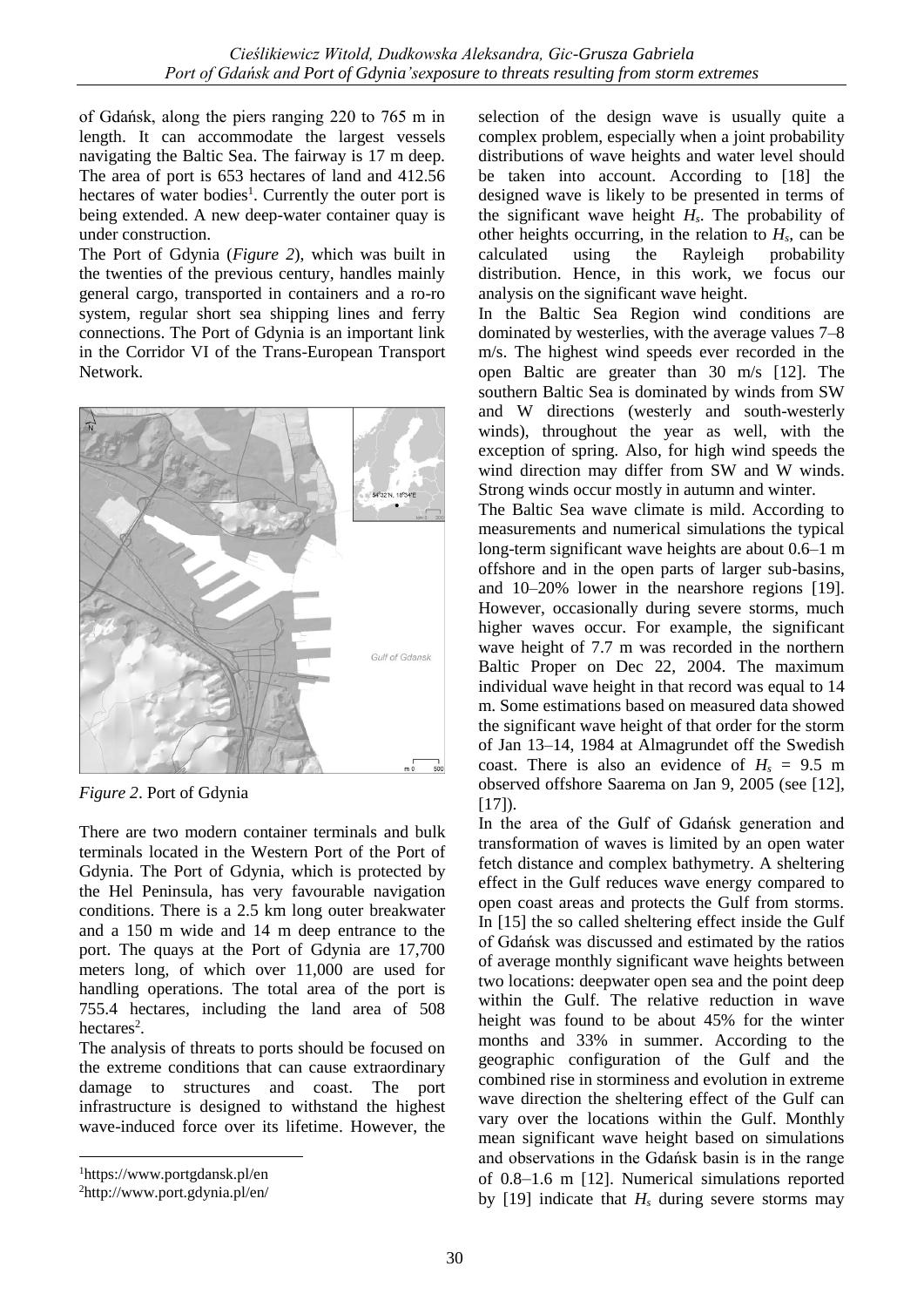even reach 9.5–10 m in the south-eastern part of Gulf of Gdańsk. Those values, even though may be somewhat overestimated are, however, of the order of recorded values referred to above [12], [17].

In the coastal zone of the Baltic the surface waves (wind waves and swell) have the most significant impact on the hydrodynamics, since the tide range in the Baltic is very small. There is a lack of long-term observational data allowing the determination of extreme *H<sup>s</sup>* values near the ports of Gdańsk and Gdynia. There are some investigations reported that are based on semi-empirical methods, or carried out on coarse grids. An example of such an approach can be found in [23], [24], where the Krylov method [13] was utilised. However, the results obtained by applying the Krylov method and by using similar techniques are of limited value nowadays. The third generation wave forecasting models like WAM and SWAN are now preferred. The evolution of storminess characteristics over the Gulf of Gdańsk has been investigated by [15]. It was done by comparing the two sub-periods: 1958–1979 and 1980–2001. The growth in storminess in January and less vivid augmentation in February, October, November and December has been noted. Moreover, extreme waves from the western sector were found to be more frequent. The increase in the frequency and intensity of storms in the Baltic Sea is caused by the intensification of westerly winds at the relevant latitudes [23]. According to [8] projections of changes in wind climate in the Baltic Sea area are very uncertain. However, there is a slight tendency for an increase in the daily average wind speed on a seasonal basis.

In this paper the basic wave parameters i.e. the significant wave height and the mean period, and the orbital velocity at the sea bottom, appearing in the vicinity of the Gdańsk and Gdynia ports during the extreme weather conditions are estimated. For this purpose, two approaches are used.

- 1. The 21 extreme historical storms in the period 1958–2001 are selected and examined. The wind wave fields' characteristics over the Baltic Sea were taken from the 44-year hindcast generated within the framework of the project HIPOCAS [4], [5]. It was the first attempt to create a set of long-term wave data for the Baltic Sea, using the WAM model.
- 2. The maximum wind speed over the central area of the Baltic Sea was estimated based on the 138 year NOAA data [6]. For this extreme wind a number of "artificial" storm wave fields with a homogeneous distribution of wind velocity vectors over the entire Baltic Sea were simulated for W, NW, N, NE, E, SE, S, SW wind directions.

In order to assess the local extreme wind wave conditions in the vicinity of ports in greater detail the simulations in higher spatial resolution were performed. The regional model SWAN (Simulating Wave Nearshore, [9], [1]) driven by the output from the WAM model was used. This modelling tool is widely used around the world, for both the scientific purposes and for solving the problems related to the management of coastal zone.

Based on the long term data analysis, the maximum significant wave heights for the selected 21 extreme storms were estimated to be 3–3.9 m, with the median equal to  $3.4$  m, and  $0.7-1.7$  m with the median equal to 0.9 m, for the vicinities of the Gdańsk Port and the Gdynia Port, respectively. Such estimates of extreme wave heights indicate that the location of Gdańsk and Gdynia harbours may be considered advantageous with respect to exposure to storm wave, when comparing with other major harbours in the Baltic Sea.

On top of the analysis of significant wave height field, that may appear in the vicinities of the main harbours of the Gulf of Gdańsk during extreme storms, some estimations of the corresponding horizontal particle velocities near the sea bed are also given in the present paper. Those basic characteristics of bottom velocity may be important for estimation of sediment transport occurring during extreme storm conditions. This is particularly important for locations near the approach fairways of the ports and for the management of dredging activities.

# **2. Data and methods**

The long-term wind wave parameters for the Baltic Sea region are derived from the 44-year hindcast wave database generated in the framework of the project HIPOCAS [4], [5]. This data set was produced using the WAM model [22]. Some other examples of WAM setup and validation for the Baltic Sea may be found in [2], [3], [14]. The wind wave filed hindcast utilized in this study was conducted over the period 1958–2001. The modelling area covers the whole Baltic Sea together with the Danish Straits. The spatial grid is regular in spherical rotated coordinate system similar to that used by GKSS in the REMO model, with resolution  $5' \times 5'$  (about 5 Nm in the modelled area). In spectral space, the 25 frequencies ranging from 0.050545 Hz to 0.497855 Hz and corresponding to the wave periods from 2 s to 19.8 s were used, the directional resolution was equal to 15°.

The output from the model WAM running in the coarse resolution grid establishes the boundary conditions for the model SWAN operating in high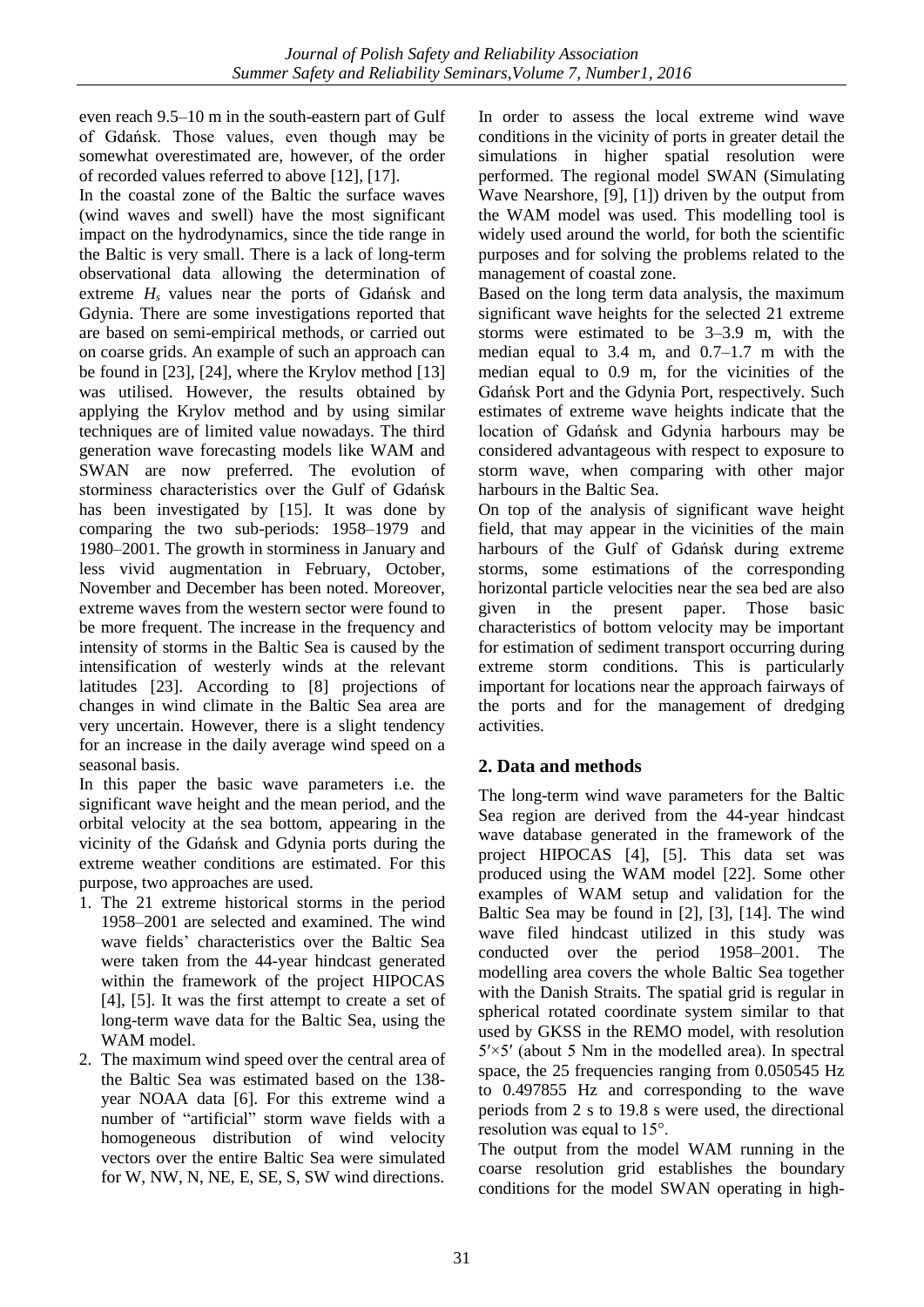resolution grid covering the area of the Gulf of Gdańsk.

The SWAN numerical model [1], [9], allows the estimation of surface gravity wave parameters for a given seabed topography, wind field, sea state, and the current field.

Both WAM and SWAN determine the generation of waves by wind and wave propagation in time and space, taking into account a number of physical phenomena determining the wave field. These are mainly shoaling, refraction, nonlinear interaction between waves, and wave energy dissipation caused by whitecaping. The model SWAN, which is designed specifically for coastal zone and shallow sea areas, additionally includes energy dissipation by friction of the bottom and refraction due to ocean currents [2], [20].

SWAN model simulation was performed in this study on a grid with a spatial resolution of 200 m  $\times$ 200 m, covering the entire Gulf of Gdańsk. Boundary conditions in the form of a monochromatic wave parameters are set on the Gulf of Gdańsk open border. This northern border of the computational grid of the SWAN model includes 11 WAM grid points, as shown in *Figure 3*.

All the SWAN simulations were performed in stationary mode, and the results are given for the peak of each storm.

# **2.1 Bathymetry input data**

The bathymetry data for the Baltic Sea, used as input to the wave forecasting model WAM, were provided by the Institutfür Osteseeforschungin Warnemünde (IOW) [16]. These data were subjected to a very careful examination and then adapted to the wave model requirements.

For the modelling of waves in the Gulf of Gdańsk with SWAN high-resolution bathymetric data provided by the Naval Hydrographic Office in digital form prepared by the Maritime Institute in Gdańsk was used.

# **2.2 Meteorological input data**

The meteorological forcing data, used within the HIPOCAS project, were 1-hourly gridded wind velocity fields provided by Forschungszentrum-Geesthacht (GKSS). The wind velocity hindcast covering the period 1958–2001 was performed in GKSS, with the atmospheric REMO model (REgional Model; [10], [21], [7]) forced with NCEP (National Centres for Environmental Prediction) reanalysis [11].



*Figure 3*. HIPOCAS grid points and boundary points (marked with circles) used in SWAN simulations (projection UTM 34N)

The REMO modelling area covers Europe and NE Atlantic with  $0.5^{\circ} \times 0.5^{\circ}$  resolution. For the modelling of currents and waves over the Baltic Sea, a subset of gridded REMO data was extracted. The REMO data are given as 1-hourly time series over a rectangular grid in spherical coordinates. The spherical coordinates used by REMO model are the rotated geographical coordinate system with a pole at 170° Wand 32.5°N.

The maximum value of the wind speed over the central area of the Baltic Sea was estimated in this study based on 138-year NOAA, 20CR (the Twentieth Century Reanalysis [6]) dataset. The 20CR dataset provides the first estimates of wind direction and speed from 1871 to 2008 at 6-hourly temporal and 2° spatial resolutions.

In the present work the time series of wind speed at six points were analysed (see *Figure 4*). More detailed statistical analysis was performed for wind speed at point (56.1893°N, 18.7500°E) marked with circle in *Figure 4*. The maximum wind speed in the 138-year period considered was  $U_{max} = 30.5$  m/s at the WSW direction. Because of this, in modelling of wind wave field for assumed artificial uniform wind fields over the whole Baltic Sea, for eight selected main directions of the wind (W, NW, N, NE, E, SE, S, SW), the wind speed *U*<sup>10</sup> (wind speed at 10 m above the sea surface)of 30 m/s was applied.

It can be expected that the wind data, that are essentially based on numerical modelling with assimilated observations, do not reflect a realistic maximum values of wind speed fluctuations. However, since modelled meteorological data are used for the modelling of sea hydrodynamics, the adoption of wind speed of 30 m/s may be considered appropriate. It should be emphasized that wave field modelling for artificial homogeneous wind fields with different wind directions (W, NW, N, NE, E, SE, S, SW) is aimed to identify the main characteristic features of hydrodynamic conditions corresponding to different meteorological regimes.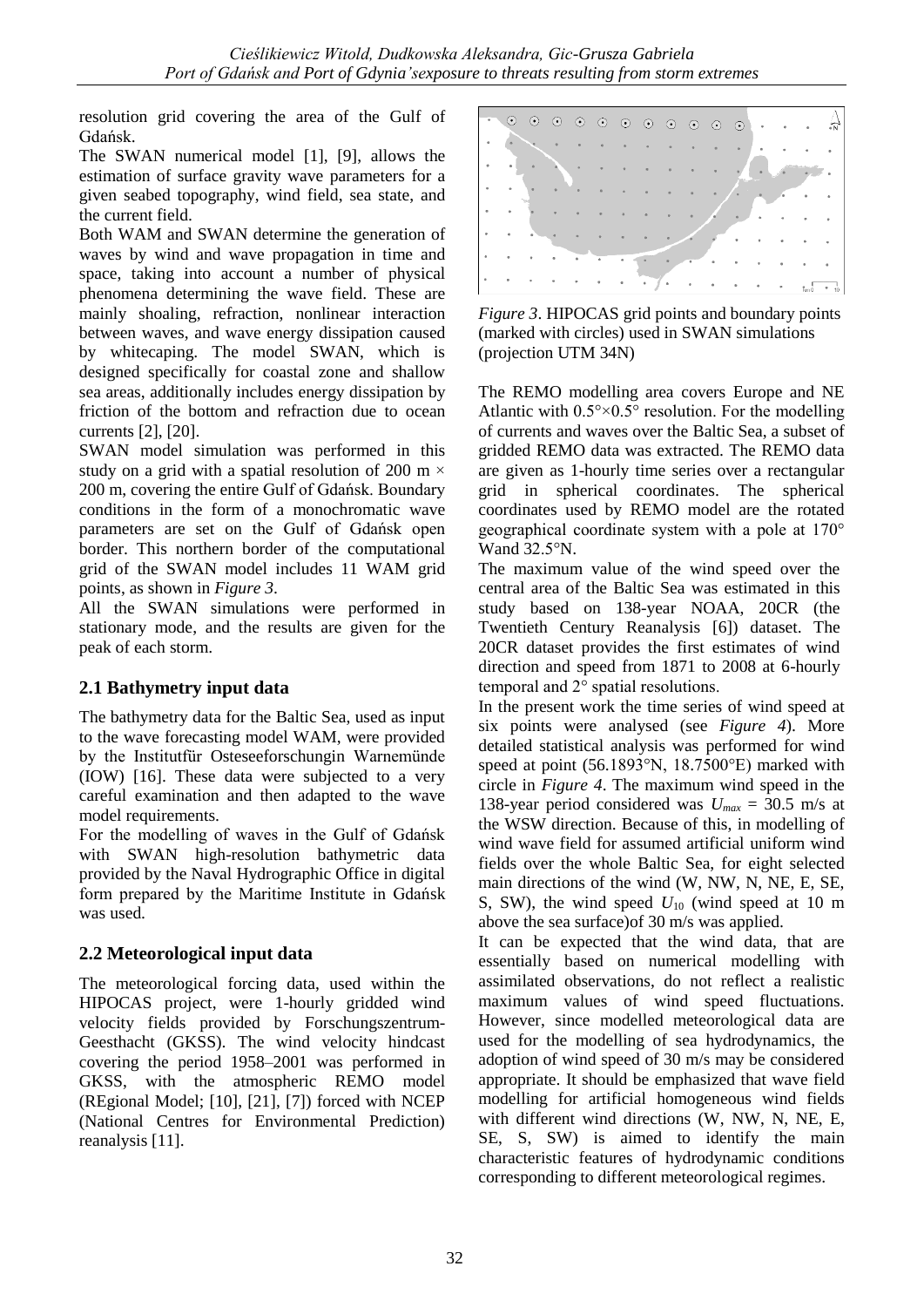

*Figure 4.* The location of points at which time series of wind were analysed(Projection UTM 34N)

Those conditions, obtained by numerical computations, do not reflect the real sea states and the assumed extreme value of wind speed may only generate the extreme storm conditions to some approximate accuracy. The present authors believe this approach allows for examining the principal features of extreme storm wave conditions in the studied sea area.

#### **2.3 Selection of extreme storms**

Based on the long-term analysis of the storm conditions and modelled significant wave height in the area of the ports of Gdańsk and Gdynia, the 21 extreme storms were selected. In addition, the extreme wind speeds that may occur in the central part of the Baltic Sea were determined and corresponding waves that may occur in the vicinity of the ports of Gdańsk and Gdynia were estimated. Parameters of time-varying wind wave fields generated using WAM model constitute a huge dataset, covering 44-year period 1958–2001. The following main wave parameters:

- $\bullet$  significant wave height  $H_s$
- $\bullet$  mean period  $T_z$
- peak period  $T_p$
- main wave direction  $\theta_0$

for points within the area of Gulf of Gdańsk (see *Figure 5*) were extracted.

The automatic search for extreme storms was performed over the 44-year *H<sup>s</sup>* time series for the central point of Gulf of Gdańsk with a threshold set to  $H_s = 2.8$  m.



*Figure 5.* Locations of HIPOCAS project grid points used in this paper (marked with circles; projection UTM 34N)

*Table 1*. Storms dates and corresponding boundary conditions for the SWAN model simulations

| <b>Storm</b>            | <b>Date</b> | <b>Time</b> | $H_s$ [m] | $V$ [m/s] |
|-------------------------|-------------|-------------|-----------|-----------|
| 1                       | 1959.04.19  | 13.00       | 5.43      | 14.68     |
| 2                       | 1961.12.21  | 08.00       | 6.29      | 13.33     |
| 3                       | 1962.02.18  | 03.00       | 7.67      | 16.61     |
| $\overline{\mathbf{4}}$ | 1962.02.21  | 04.00       | 7.52      | 15.18     |
| 5                       | 1967.11.19  | 05.00       | 6.14      | 12.69     |
| 6                       | 1975.11.21  | 11.00       | 6.94      | 14.52     |
| 7                       | 1976.12.26  | 11.00       | 6.45      | 13.79     |
| 8                       | 1983.01.20  | 02.00       | 7.30      | 15.09     |
| 9                       | 1986.04.10  | 19.00       | 5.95      | 14.86     |
| 10                      | 1988.11.29  | 23.00       | 8.53      | 16.09     |
| 11                      | 1988.12.14  | 21.00       | 6.88      | 13.79     |
| 12                      | 1989.10.01  | 00.00       | 6.30      | 13.49     |
| 13                      | 1989.12.07  | 14.00       | 6.97      | 13.99     |
| 14                      | 1992.02.17  | 11.00       | 8.29      | 17.17     |
| 15                      | 1992.10.12  | 04.00       | 6.73      | 12.28     |
| 16                      | 1992.11.08  | 15.00       | 6.85      | 14.95     |
| 17                      | 1995.08.31  | 11.00       | 5.33      | 14.28     |
| 18                      | 1997.04.11  | 23.00       | 8.10      | 16.82     |
| 19                      | 1998.01.31  | 13.00       | 7.29      | 14.98     |
| 20                      | 2000.01.21  | 06.00       | 7.57      | 15.51     |
| 21                      | 2001.04.13  | 12.00       | 5.64      | 14.17     |

 $H_s$  – The maximum significant wave height on the northern border of Gulf of Gdansk [m] *V* – Average wind speed used during SWAN simulations 200 m  $\times$  200 m [m/s]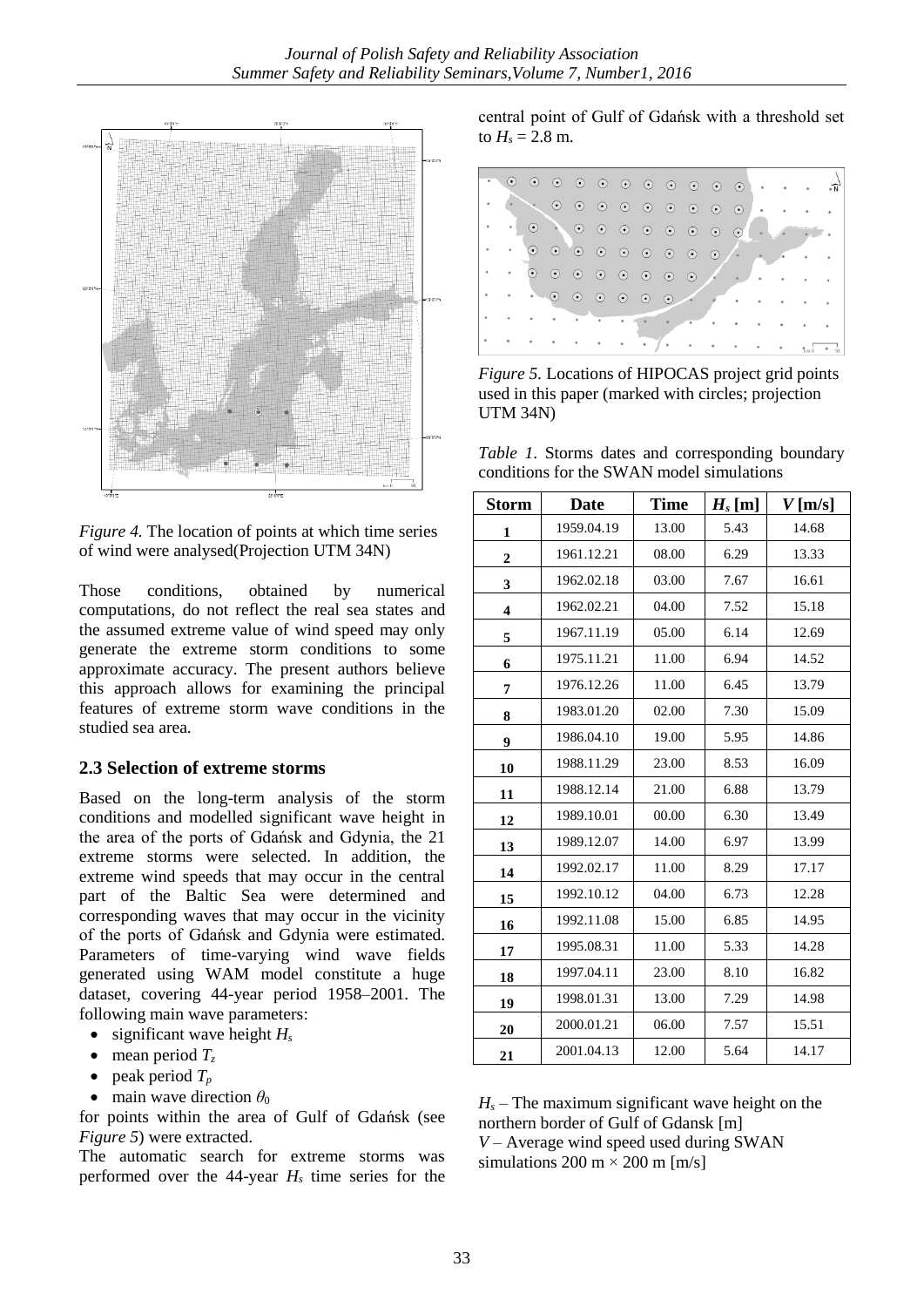Based on this procedure the mentioned above 21 extreme historical storms were selected. *Table 1* includes the dates of the storms as well as corresponding *Hs* on the northern border of Gulf of Gdańsk and the average wind speed. These parameters were used as boundary condition in SWAN simulations.

All the analysed extreme storms occurred during similar wind conditions, namely with similar wind speed of several meters per second from the northern direction. The maximum significant wave heights at the northern border of Gulf of Gdansk during these events were in the range of 5.33–8.53 m.

For all the selected storms the wind wave fields over the Gulf of Gdańsk were modelled with SWAN to obtain wave parameters in the vicinities of Gdańsk and Gdynia Ports. They are given below in Section 3. In second approach, the additional modelling was carried out in order to identify the main features of the hydrodynamic conditions corresponding to different meteorological regimes. The eight cases of artificial homogeneous wind field with wind directions W, NW, N, NE, E, SE, S, SW were computed with the maximum wind speed of 30 m/s, which was determined based on the analysis of 138 year long dataset.

### **3. Results**

As a result of described above simulations the information about the significant wave height, the direction of wave approaching the shore, the wave period, and the bottom velocity in the area of the port of Gdynia and Gdańsk was obtained. For all the considered 21 historical extreme storms the maximum significant wave heights  $H_s$  were found to be in the range of 3.0–3.9 m, in the vicinity of Port of Gdańsk, and in the range of 0.75–1.7 m in the vicinity of Port of Gdynia.

The wave periods *Tz* associated with the extreme significant wave heights were found to be in the range of 7.0–9.6 s, in the vicinity of Port of Gdańsk and in the range of 3.2–4.6 s in the vicinity of Port of Gdynia.

The maximum bottom velocities *U<sup>b</sup>* associated with the extreme significant wave heights were found to be in the range of 0.8–1.1 m/s, in the vicinity of Port of Gdańsk and in the range of 0.1–0.3 m/s in the vicinity of Port of Gdynia. The details of extreme wave conditions are given in *Table 2*.

The spatial distribution of the resulting wave parameters for the peak of the most severe storm in terms of wind speed, i.e. storm No. 10, are presented in *Figure 6*. The maximum significant wave height reaches the value of 8.5 m at the northern border of Gulf of Gdańsk and approximately 1.7 m in the vicinity of the Port of Gdynia, and 3.9 m near the Port of Gdańsk. The associated wave periods are 3.8 s and 9.6 s in the vicinities of Port of Gdynia and Port of Gdańsk, respectively. The maximum bottom velocity reaches the value of 1.6 m/s in the Gulf of Gdańsk (Władysławowo region), 0.2 m/s in the vicinity of Port of Gdynia, and 1.1 m/s near the Port of Gdańsk.

| <i>Table 2.</i> Values of maximum wave field parameters      |
|--------------------------------------------------------------|
| $(H_s, T_z, U_b)$ during 21 historical extreme stores in the |
| vicinity of ports of Gdańsk and Gdynia                       |

|                          | Gdańsk  |       |       | Gdynia |       |       |
|--------------------------|---------|-------|-------|--------|-------|-------|
| Storm                    | $H_{s}$ | $T_z$ | $U_b$ | $H_s$  | $T_z$ | $U_b$ |
| 1                        | 3.13    | 7.30  | 0.84  | 1.11   | 3.74  | 0.13  |
| 2                        | 3.15    | 8.09  | 0.88  | 0.81   | 3.28  | 0.11  |
| 3                        | 3.40    | 8.22  | 0.96  | 0.85   | 3.19  | 0.11  |
| $\overline{\mathcal{L}}$ | 3.69    | 8.69  | 1.06  | 1.11   | 3.73  | 0.16  |
| 5                        | 3.17    | 8.03  | 0.88  | 0.88   | 3.39  | 0.11  |
| 6                        | 3.34    | 8.20  | 0.94  | 0.86   | 3.32  | 0.12  |
| 7                        | 3.33    | 8.13  | 0.93  | 0.93   | 3.50  | 0.13  |
| 8                        | 3.47    | 8.47  | 0.99  | 0.89   | 3.42  | 0.13  |
| 9                        | 3.81    | 7.74  | 1.04  | 1.59   | 4.64  | 0.26  |
| 10                       | 3.93    | 9.62  | 1.12  | 1.67   | 3.81  | 0.18  |
| 11                       | 3.59    | 8.55  | 1.02  | 1.01   | 3.60  | 0.14  |
| 12                       | 3.24    | 8.13  | 0.91  | 0.89   | 3.45  | 0.13  |
| 13                       | 3.48    | 8.63  | 1.00  | 0.84   | 3.34  | 0.12  |
| 14                       | 3.66    | 8.76  | 1.05  | 0.94   | 3.41  | 0.14  |
| 15                       | 3.40    | 8.75  | 0.98  | 0.75   | 3.24  | 0.11  |
| 16                       | 3.40    | 8.15  | 0.95  | 0.94   | 3.48  | 0.13  |
| 17                       | 3.03    | 7.00  | 0.79  | 1.27   | 3.98  | 0.15  |
| 18                       | 3.70    | 8.80  | 1.07  | 1.02   | 3.53  | 0.15  |
| 19                       | 3.62    | 8.69  | 1.04  | 0.96   | 3.51  | 0.14  |
| 20                       | 3.49    | 8.28  | 0.99  | 0.93   | 3.43  | 0.13  |
| 21                       | 3.19    | 7.72  | 0.87  | 1.00   | 3.56  | 0.12  |

In the case of simulations carried out for an artificial storm with uniform wind speed of 30 m/s from various directions the greatest values of the wave parameters were obtained for the northern winds (N, NE, NW).

In these wind conditions the significant wave height exceeds 18 m, the mean wave period is about 16 s, and the velocity at the sea bottom assumes the level of 2.5 m/s. These are the maximum values found in the Gulf of Gdańsk. The spatial distributions of the discussed parameters are shown in *Figure 7*. Those values are unrealistic and clearly overestimated. That overestimation can be explained by the fact that in real storms it is very unlikely, if not impossible, for the wind speed to reach its maximum level along the whole critical fetch line and during a relatively long time period. One may expect that such an artificial and unlikely situation may lead to the very energetic wave field characterised by extremely high values of *Hs*.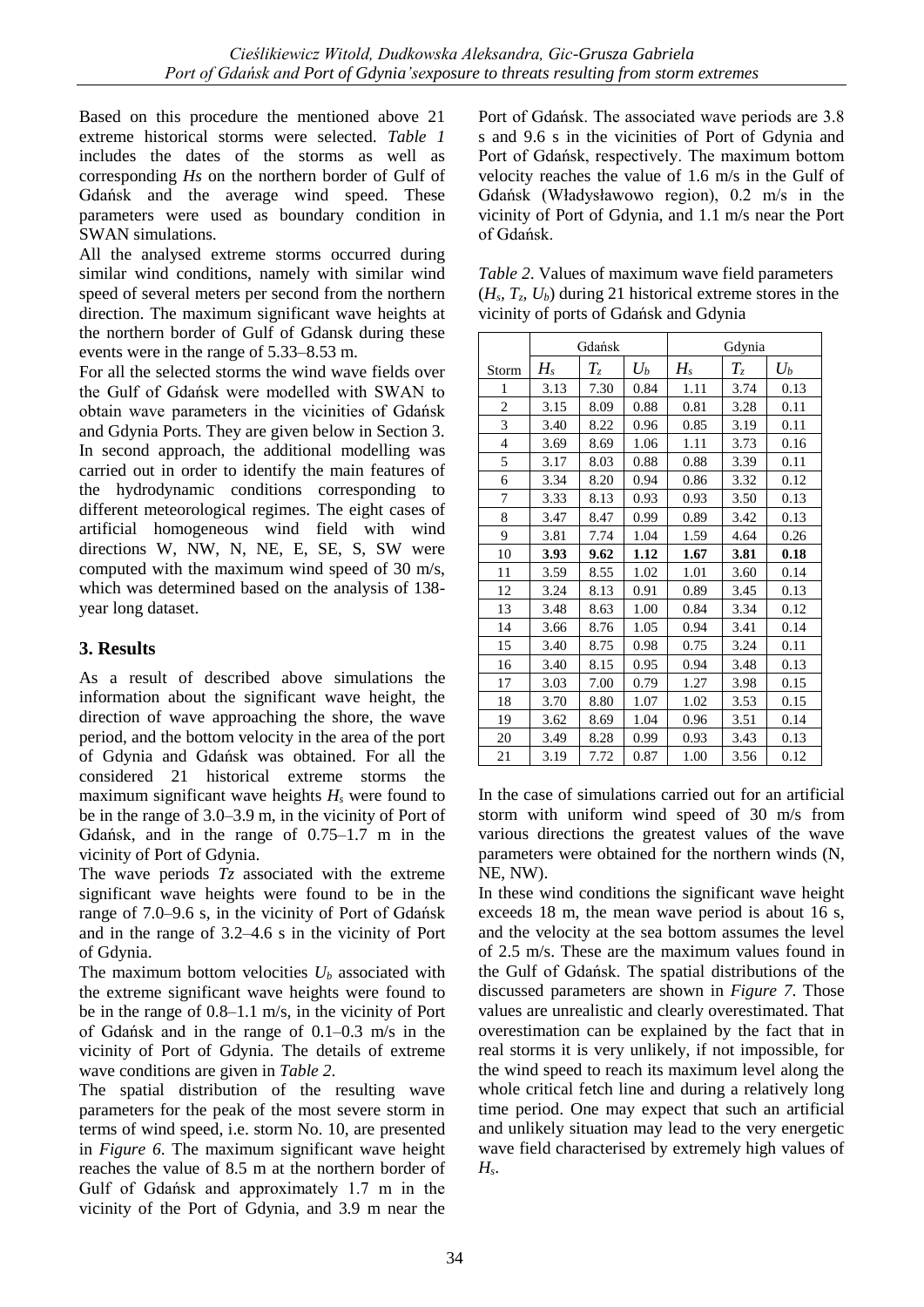

*Figure 6.* Results of wind wave modelling with SWAN for the peak of extreme storm No. 10: distributions of significant wave height *H<sup>s</sup>* (upper plot) and the mean wave period  $T_z$  (lower plot)



*Figure 7.* Results of wind wave modelling with SWAN for the artificial extreme storm with 30 m/s wind speed and the northerly wind direction (N): distributions of significant wave height *H<sup>s</sup>* (upper plot) and the mean wave period  $T_z$  (lower plot)

#### **4. Discussion**

The degree of exposure to stormy wave action of the biggest Polish harbours located in the Gulf of Gdańsk has been investigated. This was done by examining extreme wave conditions in the vicinity areas of both Gdańsk Port and Gdynia Port. Extreme wave conditions have been simulated with SWAN model fed with boundary wave data modelled with the wave forecasting model WAM. The boundary wave data corresponding to extreme storm conditions were obtained by applying two approaches.

In the first approach, the wave boundary data for SWAN running over the Gulf of Gdańsk, were extracted from the WAM model simulations over the whole Baltic Sea, produced for the 21 selected severe historical storms that appeared to be extreme with respect to significant wave height computed for a grid point located in the central area of the Gulf. The WAM model simulations used in this first approach were taken from the 44-year long hindcast database produced within the EU project HIPOCAS.

In the second approach, the extreme wind wave fields over the Baltic Sea were obtained by applying the assumed wind speed equal to 30 m/s and for eight cardinal and intercardinal geographical directions (N, NE, etc.). The wind speed selected at the level of 30 m/s is close to the maximum wind speed found in the wind database of 138-year long NOAA reanalysis for a grid point located in the centre of the Baltic Sea.

The results of this work show that the maximum significant wave heights for the 21 selected extreme storms fall into the range of 3–3.9 m with the median equal to 3.4 m for the vicinity of Port of Gdańsk. For the vicinity of Port of Gdynia, the corresponding range is 0.7–1.7 m with the median equal to 0.9 m. Those estimates clearly demonstrate that the location of Gdańsk Port and Gdynia Port are favourable against other major ports in the Baltic Sea when the exposure to stormy wave action is concerned. The values obtained show this feature is of course much more pronounced for the Port of Gdynia.

There is a serious lack of continuous long-term wave climate data records for the Gulf of Gdańsk region. This paper fills this gap, to a certain degree, by providing at least some insight into long-term wave characteristics over the Gulf of Gdańsk and at points near its major harbours, which is based on numerically simulated values for real historical storms.